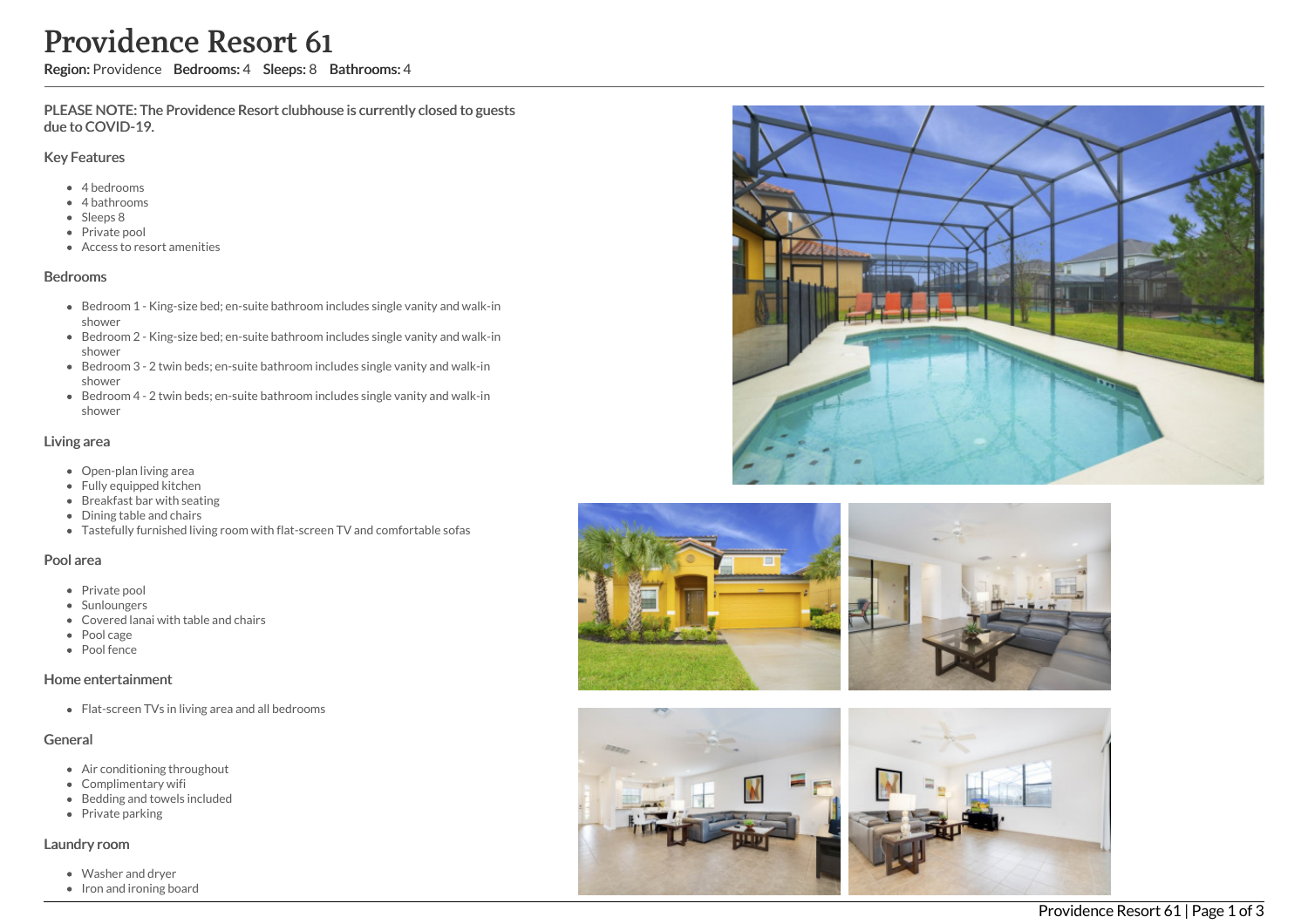# Children's equipment available for hire

- $\bullet$  Crib
- Stroller
- $\bullet$  High chair
- $\bullet$  Pack and play

# Resort facilities

Providence Resort is a perfectly situated community located just a few miles from all of Orlando's main attractions. Guests of this home will have access to an array of quality amenities as part of their stay including, but not limited to, the resort clubhouse which features a shop, lounge and restaurant for those evenings you don't feel like cooking, a Michael Dasher-designed championship golf course, two swimming pools, and a fitness and aquatic center that is suitable for all ages and even offers classes. With so much on offer, Providence is the perfect place to discover a new hobby, meet new people and relax in comfort.

# Places of interest

- Shopping (Posner Park) 9 miles
- Disney World 14 miles
- Animal Kingdom 14 miles
- SeaWorld 22 miles
- Legoland 24 miles
- Universal Studios 25 miles
- Orlando International Airport 33 miles